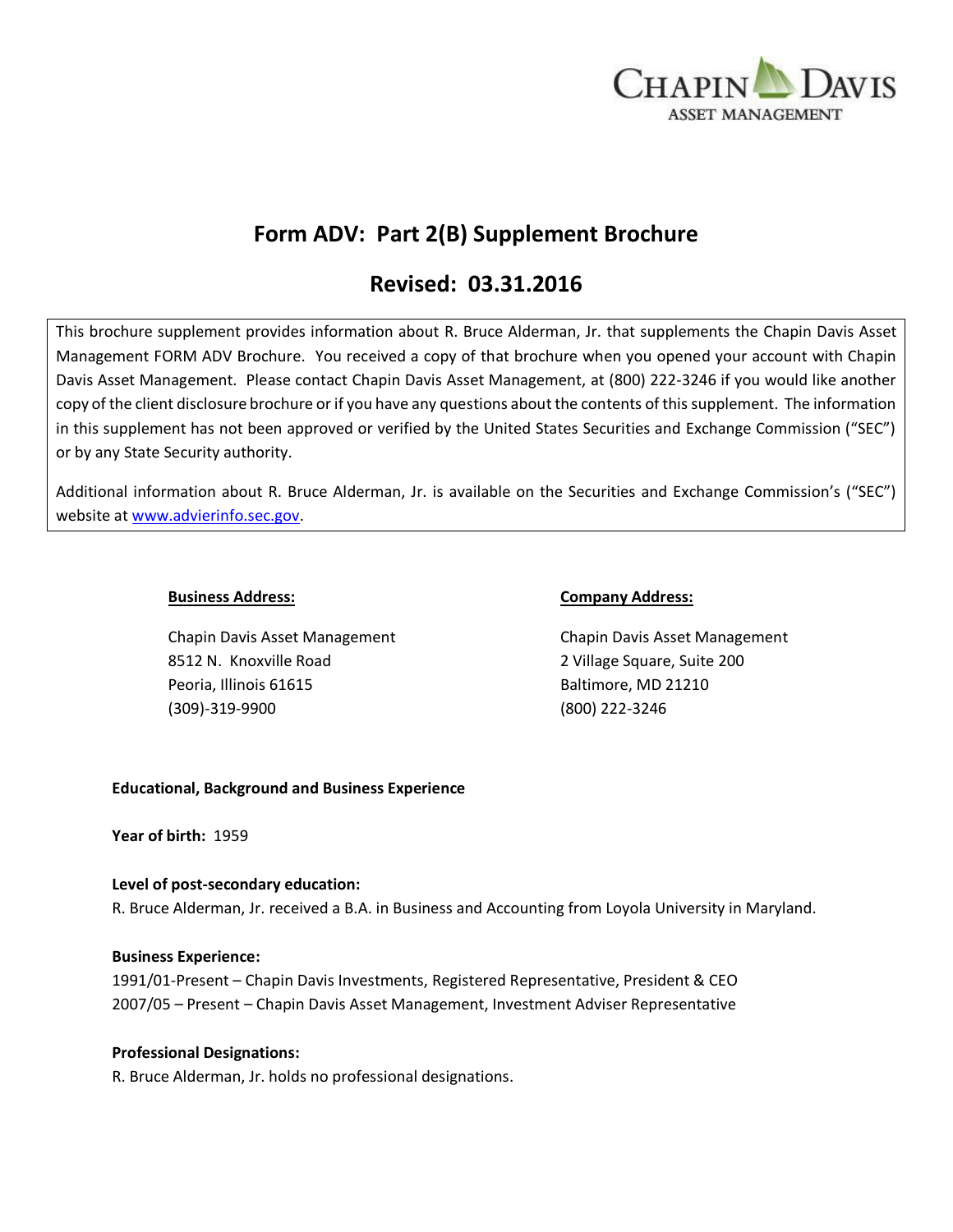#### **Disciplinary Action**

Chapin Davis Asset Management discloses facts regarding any legal or disciplinary events that it deems to be material to a client considering R. Bruce Alderman, Jr. to act as their Investment Advisor Representative. Chapin Davis Asset Management is not aware of any events applicable to this item. FINRA's Brokercheck<sup>®</sup> [http://www.brokercheck.finra.org](http://www.brokercheck.finra.org/) may have additional information regarding the disciplinary history of R. Bruce Alderman, Jr. that is not included in this brochure supplement.

#### **Other Business Activities**

In addition to being an Investment Advisor Representative with Chapin Davis Asset Management, R. Bruce Alderman, Jr. is also a Registered Representative at Chapin Davis Investments, a Broker/Dealer. R. Bruce Alderman, Jr. spends more than 10% of his time acting in both capacity. As an Investment Advisor Representative and Registered Representative, R. Bruce Alderman, Jr. can offer clients both advisory programs and services and non-advisory programs. This may present a conflict of interest. However, as an Investment Advisor Representative of Chapin Davis Asset Management, R. Bruce Alderman, Jr. has a responsibility to make recommendations that are in the best interest of each customer.

## **Additional Compensation**

Product companies (including our affiliates) with which we have agreements work with Chapin Davis Asset Management and our financial advisors to provide education and other support to help distribute their products. These companies may pay for training and education events, seminars or other similar events for employees, financial advisors, clients and prospective clients. They may also reimburse entertainment. A financial advisor may also receive a service fee, expense reimbursement, or other payments from other companies. These service fees, as well as incentive programs and cash and/or noncash compensation, all are strictly regulated by the SEC and Financial Industry Regulatory Authority, as well as Chapin Davis Asset Management internal compliance policies.

Your Financial Advisor may also engage in the sale of insurance products as a licensed agent or broker of Chapin Davis Insurance. In your Financial Advisors' capacity as a registered representative of a broker dealer, or as a licensed insurance agent or broker, your financial advisor will receive brokerage and insurance commissions for these services.

#### **Supervision**

Investment Advisor Representatives' activities are supervised by registered principals in their office of supervisory jurisdiction and individuals therein, including any or all of the following Investment Advisor Representatives' direct registered principals, central supervision personnel who report to the Chief Compliance Officer of Chapin Davis Asset Management.

| Supervisor:   | <b>Stephanie N. Elliott</b> |
|---------------|-----------------------------|
| Title:        | COO & CCO                   |
| Phone number: | (800) 222-3246              |